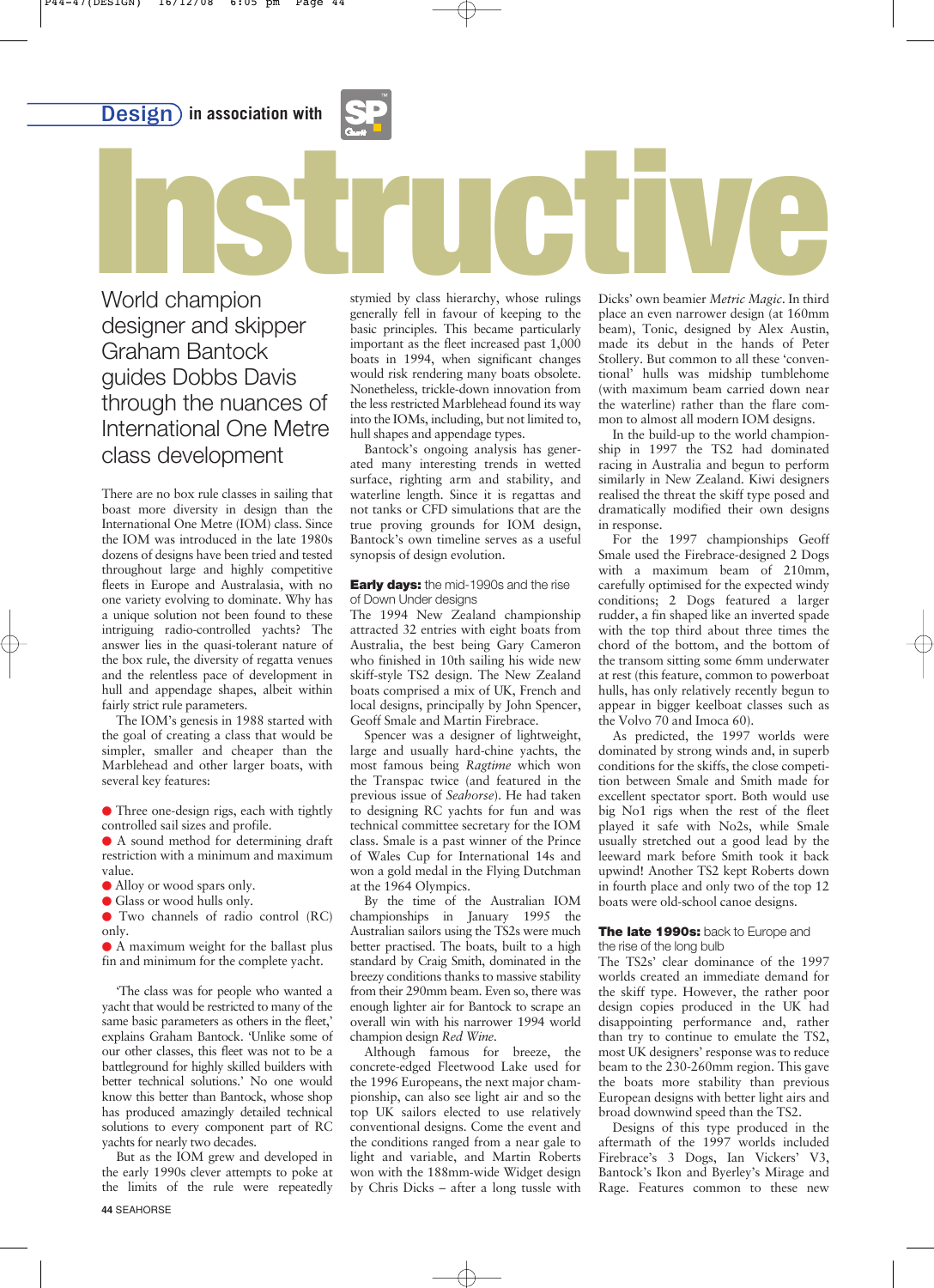



designs were a lowered mast position and a raised or heavily cambered foredeck which permit each rig to be carried further up-range, thanks to the lower heeling arm and the ability to shed water when the bow is depressed on a run.

Since 1994 the TS2 had used a bulb with a length:diameter ratio close to 7. In contrast, almost all other contemporary designs featured a comparable ratio closer to 5. Bantock soon started to investigate this area in more detail: 'I went back to basics and took a long look at the data in Hoerner's *Fluid Dynamic Drag* for lowspeed drag of bodies of revolution.

'After fitting logical curves to the experimental data his calculations clearly showed a steadily decreasing drag for ballast bulbs as the length:diameter ratio increased. Obviously this also increases stability – a real win/win situation.

'The only restriction appears to be practical problems of long, thin ballast strength and the increased moment of inertia in yaw and pitch. In practice the moment of inertia issue is not as critical as on a comparable bigger boat, such as a V5 ACC design, as One Metre models already have incredibly high inertia in pitch due to the deep draught and tall rig. So the effect of the longer ballast on this still unquantified effect is minimal.'

During 1998 Bantock began to use ballasts with L/D ratios around 10 and this has since become the norm. That refinement, in combination with the Ikon hull design, developed with help from a VPP, proved successful enough to win the 1998 European and 1999 world championships, both in a wide range of conditions.

**The generally light-air 2008 Europeans in Croatia were dominated by less extreme designs.** *Foreground left to right***, Karaoke, modified Topiko and Disco designs.**  *Second row***: Extreme, Taktic and Topiko.** *Left***: the heavily flared German Test-5s fared less well at 56th and 61st overall**

## **The new millennium: towards a sweet** spot

By winning the 2000 Europeans in France and the worlds the following year in Croatia, Martin Roberts' new Gadget by Chris Dicks began to turn the tide, regaining the high ground for narrower designs. The Gadget featured 10mm more beam than a Widget and less tumblehome, giving it slightly more stability for windward performance. However, but for an unfortunate incident in the last race, the Europeans may as easily have gone to Guillermo Beltri sailing an Ikon. Bantock placed third with the new Italiko at 215mm beam.

Like Ikon the Italiko features a heavily flared hull and is aimed at best performance in No1 rig conditions. In fact, so fast was this design in the Adriatic drifters that it timed out most of the A-fleet at both major events in the lightest airs.

As we moved further into the new decade focus switched briefly from hull shape to sail handling. Going into 2003 few would have predicted Trevor Binks as a world champion but, prior to the 2003 worlds in Canada, he and his brother Ken had been busy testing Barry Chisam's 215mm-wide Isis against the TS2 and found it really strong, especially downwind. But as well as finding themselves a nice hull set-up, the brothers had also been  $\triangleright$ 

SEAHORSE **45**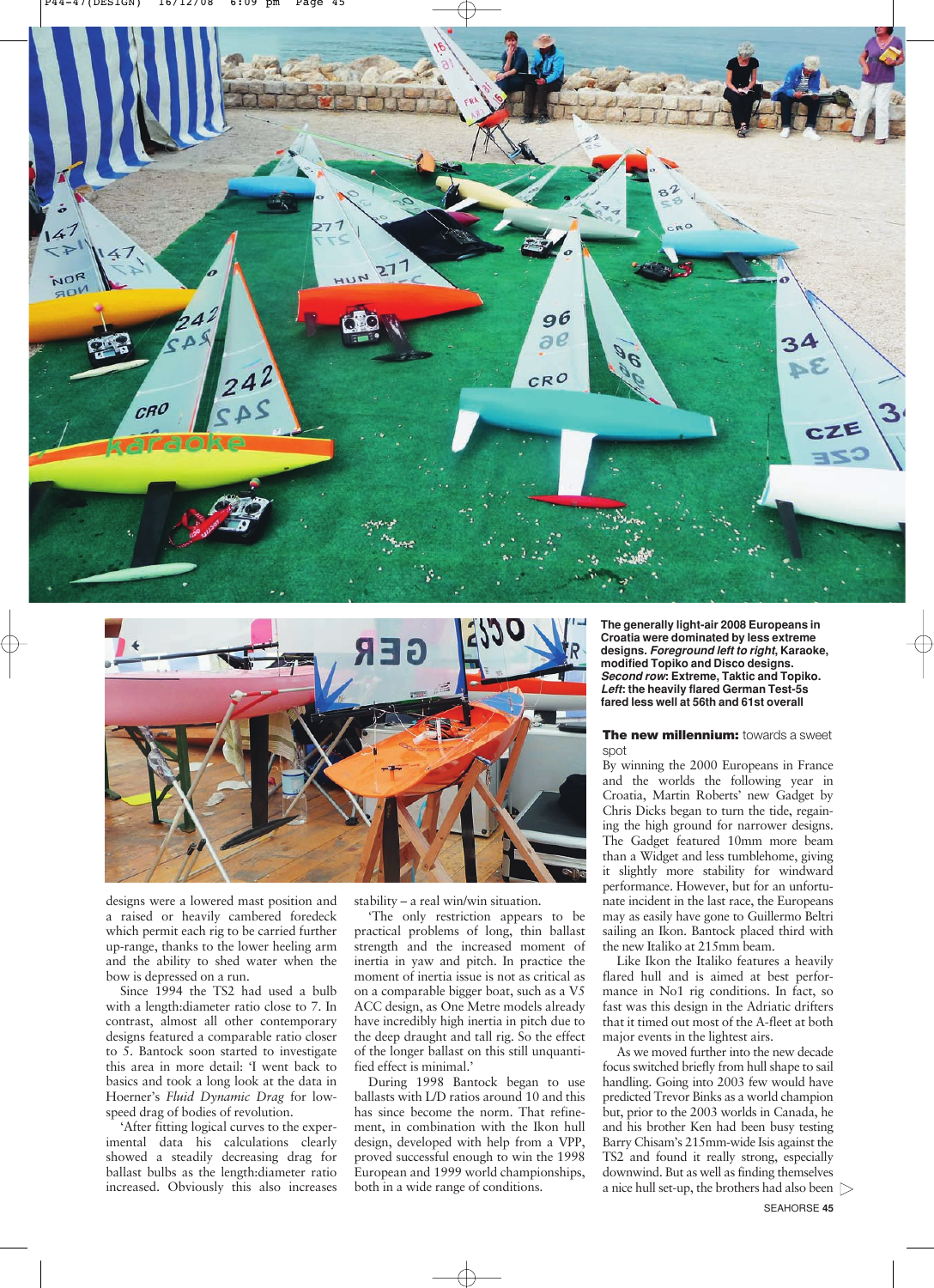pioneering the latest Hitec 5745 servo system for sail control and discovered significant advantage in being able to gybe, sheet on or sheet out in an instant. Binks went on to dominate that year's worlds with good speed and immaculate, crisp boat handling.

The 2004 UK championship was sailed in very light airs and Michael Scharmer provided brief discontinuity in the development curve with a strong performance sailing his amazing 135mm wide, wooden sparred design, eventually placing sixth. However, Bantock successfully defended the status quo, retaining his title with his Italiko (now also using Hitec servos)

But Scharmer had demonstrated that the argument for wider hulls was far from over.

# **Slimming down again: replacing** the TS2

Following Scharmer's performance in the UK, and perhaps accepting that a shift back towards a narrower, or rather less wide, hull was essential, Australian Craig Smith was now replacing the long-serving TS2 skiff.

Smith's early developments did not prove entirely successful but by the time of the worlds in Mooloolaba in 2005 his new Obsession was thoroughly tested and ready for battle. At 230mm beam it sat just above most other previous designs in terms of stability but featured a waterline beam and wetted surface area close enough to the best light-airs boats to be in contention all the time. Craig won the 2005 event by a handful of points from Bantock's Topiko and ahead of Jeff Byerley's 240mm-wide design Cockatoo sailed by Paul Jones.

Last year's world championship in France proved a truly competitive event, with the outcome decided between the three top helms only in the last race. A week of widely varying conditions, from light air to Mistral, showed no particular overall pointers for design except that extreme boats are to be avoided! The event was narrowly won by Australian skiff sailor Brad Gibson using a Widget, ahead of Guillermo Beltri on a borrowed Topiko. Craig Smith used his Obsession to place third, followed by a Widget, a Tonic, and by three more Topikos, one sailed by French sailor Guillaume Florent – who subsequently won a bronze medal in the Finns in Quingdao.

Over last winter the Topiko was further developed to address one perceived weakness. Its bow is very clean right up to the deck, allowing easy penetration of waves and better airflow onto the headsail upwind. Downwind in steady conditions, with or without waves, the boat is very fast too, but in the gusty conditions more prevalent on smaller ponds the Topiko is prone to bow burying. To address this the bow was given more flare and a transitional chine was added along the aft 20 per cent of the hull.

The 2008 European championship in Dubrovnik was dominated by light and fickle airs, lots of current and sloppy waves. **46** SEAHORSE



Designs featuring in graphs and illustrations but not detailed in the main text: *Oscar* is a Peter Wiles<br>design that has shown great downwind speed. *Kite* and *Trinity* are two earlier Bantock designs that are still in current production in the USA by Mike Hughes. *Vektor* and *Zig Zag* are two more recent<br>Graham Bantock designs and are optimised for reaching and windward/leeward courses respectively

However, the best sailors were not unduly troubled by the challenging conditions. Guillermo Beltri showed excellent speed to head the top four, which was an even mix of Pikantos and Topikos.

The most obvious area of IOM development in 2008 was above the waterline, with a much wider than usual variety of sailmakers and sail designs in the top half of the latest world championship fleet.

### **The current paradigm**

Moving into 2009, the 'safe' design space lies within the 190-240mm range of maximum beam with a waterline beam of 170mm to 190mm – characteristic of a well-flared hull form.

However, this is not the only successful hull form, with slab-sided and even tumblehomed midsections still capable of top performance. The 2006 UK nationals had been won by Dave Potter sailing the Lintel design of David Creed, a tumblehomed, high-prismatic hull with a developing chine from midships to the transom which went particularly well in No2 and No3 rig conditions and big waves. A maximum beam of 210mm just above the waterline gives the Lintel high stability but also high wetted surface area.

Michael Scharmer continues to develop his ultra-narrow hull forms and earned a good win in the 2006 German championship. It seems that the downwind performance of his earlier boats has improved with attention to the detail of the hull design, while the rig's performance is being improved by small increases in maximum beam, enough to reduce mast compression to a manageable level.

In conclusion, the best performance in the IOM fleet is no longer determined by the simple ratio of stability per unit of hull wetted area alone. Other factors, such as a hull form suitable for low wave drag at high speed, the quality of appendages, rig performance, balance and so on, are now

important enough for the obvious features to be less of a determinant than in the past.

### **Designing foils for low Reynolds numbers**

#### – David Hollom

The problems of designing foil sections for model racing yachts, which operate at very low Reynolds numbers (Re), are very different from the problems of designing foil sections for full-sized boats that operate at high Re, though the same physical laws apply to both. (If the reader is unfamiliar with some or all of the technical terms such as Re transition and separation bubble they are referred to the series of articles 'Go with the Flow', *Seahorse* issues 288, 289, 290 and 292).

Re measures the relationship between viscous and inertia forces in a fluid. At low Re viscous forces, which tend to hold the molecules together, are relatively more important than inertia forces and laminar flow over large chord lengths is relatively easier to achieve than at high Re when the inertia forces, which tend to throw the molecules asunder and thus destroy laminar flow, predominate. (A laminar boundary layer can be important because its drag is considerably less than that for a turbulent boundary layer).

The process is gradual but the crossover Re where inertia forces begin to dominate is around 1,000,000. Below this Re laminar flow is almost automatically achieved (flow on a flat plate is laminar to an Re of about 1,000,000), but as Re rises above 1,000,000 laminar flow becomes increasingly more difficult to maintain and shaping of the foil, to maintain an accelerating flow, is necessary to maintain laminar flow up until the desired chord-wise position of transition to turbulent flow. Accelerating flow is important in maintaining laminar flow because increasing velocity means lower pressure so that accelerating the flow means that the point of